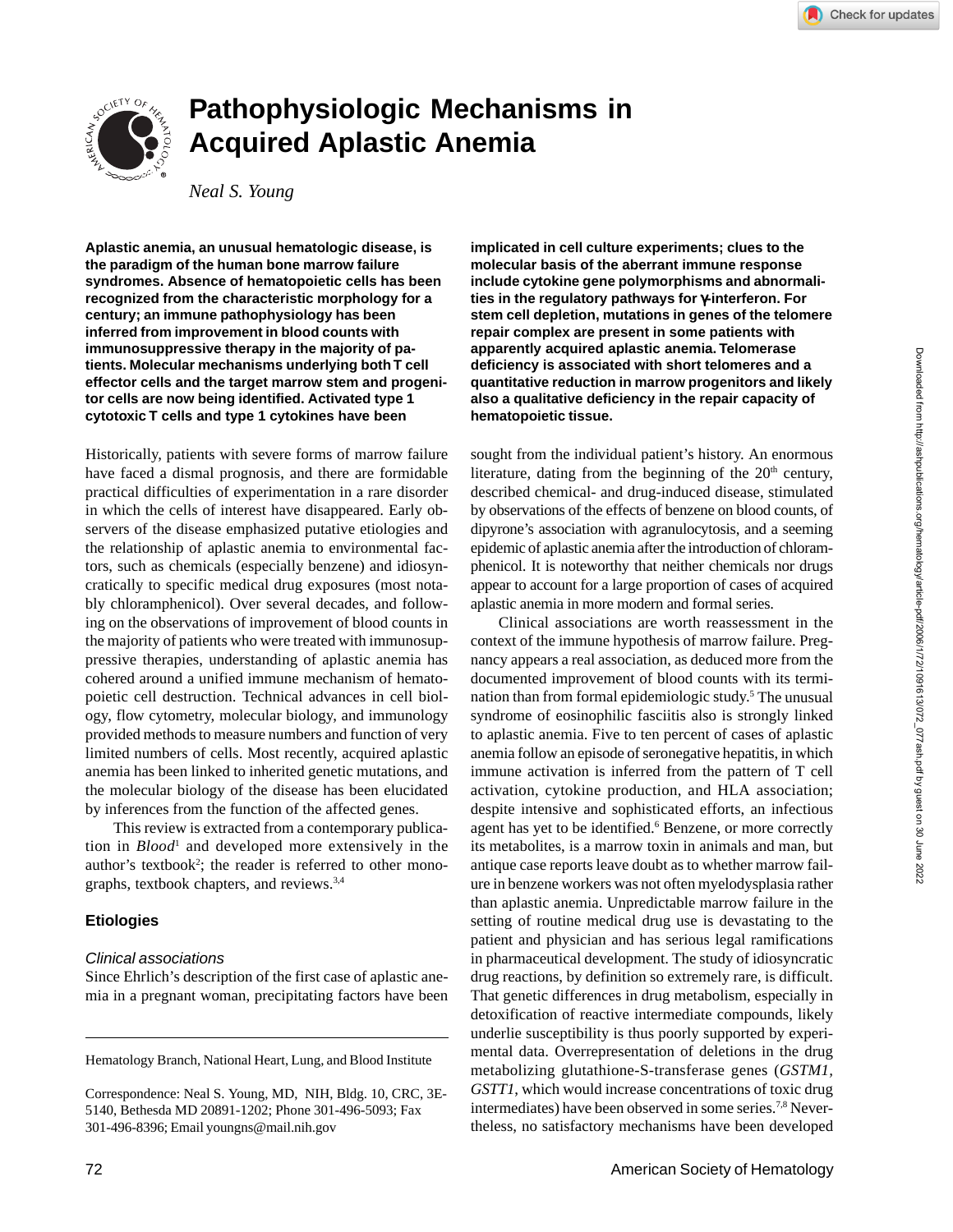for the most notorious pharmaceutical, chloramphenicol, or for other heavily inculpated agents such as penicillamine or gold. Many drugs on "black lists" also more commonly cause mild marrow suppression. Regular but only modest destruction of marrow cells may sometimes be a prerequisite for a much more infrequent immune response to an exposed neoantigen. There is little demographic or clinical difference between patients with idiopathic aplastic anemia and those with an assumed drug etiology. Claims of permanent aplastic anemia after idiosyncratic exposure to minuscule quantities of chloramphenicol, as in ophthalmic solutions, may reflect observation and reporting biases rather than extreme sensitivity to a hidden metabolite. Conversely, very few chemotherapeutic agents, despite being designed as cell poisons and administered in milligram or gram quantities, directly result in irreversible marrow destruction without obvious effects on other organs.

#### *Epidemiology*

The broad study of large populations and intensive investigation of clinically well-characterized patients are two complementary approaches to identifying an etiologic agent. Unfortunately, neither has yielded conclusive results. The two largest controlled epidemiologic studies that have been conducted are the International Aplastic Anemia and Agranulocytosis Study in Europe and Israel in the 1980s and the recently completed Thai NHLBI Aplastic Anemia Study performed in Bangkok and a northeast rural region in the 1990s.<sup>9</sup> The incidence of aplastic anemia in the West is 2 per million and is about 2- to 3-fold higher in Asia. Benzene and pesticides, while significantly associated, accounted for only a small number of cases in both studies, and medical drugs have a negligible role in Asia. In rural Thailand, exposure to nonbottled water as well as to certain animals (ducks and geese), to animal fertilizer, and also to pesticides suggested an infectious etiology.

#### *Autoantigens*

A few putative antigens have been teased from screening antibodies in patients' sera against a peptide library (by expression of genes expressed in fetal liver or leukemic cell lines). Kinectin, a widely expressed protein, bound to antibodies from about 40% of aplastic patients.<sup>10</sup> Another antigen that bound to antibodies, in a smaller minority of marrow failure patients, was diazepam-binding related protein-1, an enzyme essential in the oxidation of unsaturated fatty acids and broadly distributed in tissues.<sup>11</sup> The relevance of these autoantibodies to a cellular pathophysiology of aplastic anemia is unclear. For kinectin, reactive cytotoxic T cells could be generated *in vitro* and inhibited human hematopoietic colony formation, but anti-kinectin T cells were not found in patients.10 For diazepam-binding related protein-1, a putative T cell epitope derived from this protein could stimulate cytotoxic T cells obtained from one patient, and T cell precursors with peptide-binding activity were present in two cases.

#### **Pathophysiology**

In most cases, aplastic anemia behaves as an immune-mediated disease. Cellular and molecular pathways have been mapped in some detail for both effector (T lymphocyte) and target (hematopoietic stem and progenitor) cells. The combination of exposure to specific environmental precipitants, diverse host genetic risk factors, and individual differences in the characteristics of the immune response likely account for the disease's infrequency, variations in its clinical manifestations, and patterns of responsiveness to treatment.

#### *Immune-mediated T cell destruction of marrow*

An immune mechanism was inferred from the recovery of hematopoiesis in patients who failed to engraft after stem cell transplant, when renewal of autologous blood cell production was credited to the conditioning regimen. The majority of syngeneic transplants in which bone marrow was infused without conditioning failed, indicating that the pathophysiology in these cases must be more complex than simple stem cell absence. The responsiveness of aplastic anemia to immunosuppression remains the best evidence of an underlying immune pathophysiology: the majority of patients show hematologic improvement after only transient T cell depletion by antithymocyte globulins (ATG); relapse also usually responds to repeated immunosuppression; and dependence of adequate blood counts on administration of very low doses of cyclosporine is not infrequent. As immunosuppressive regimens have intensified, from early attempts with corticosteroids to aggressive strategies such as high-dose cyclophosphamide, and the proportion of responders has risen, the willingness to ascribe an immunological mechanism has also increased. Indeed, little distinguishes responders to immunological therapy from refractory patients (other than age, because children show higher rates of both hematologic recovery and survival). Failure to respond to immunosuppression has been interpreted as indicating an alternative pathophysiology but is also consistent with either severe stem cell depletion or immunological mechanisms not susceptible to current therapies.

In early laboratory experiments, removal of lymphocytes from aplastic bone marrows improved colony numbers in tissue culture, and their addition to normal marrowinhibited hematopoiesis *in vitro*. The effector cells were identified by immunophenotyping as activated cytotoxic T cells expressing Th1 cytokines, especially γ-interferon. CD8 cells containing intracellular interferon may now be measured directly in the circulation $12$  and oligoclonal expansion of CD8+ CD28<sup>-</sup> cells, defined by i) flow cytometric analysis for T cell receptor (TCR)  $V\beta$  subfamilies; ii) spectratyping to detect skewing of CDR3 length; and iii) sequencing of the CDR3 region to establish a molecular clonotype.13 Patients at the time of clinical presentation have oligoclonal expansions of a few Vβ subfamilies, which diminish or disappear with successful therapy; original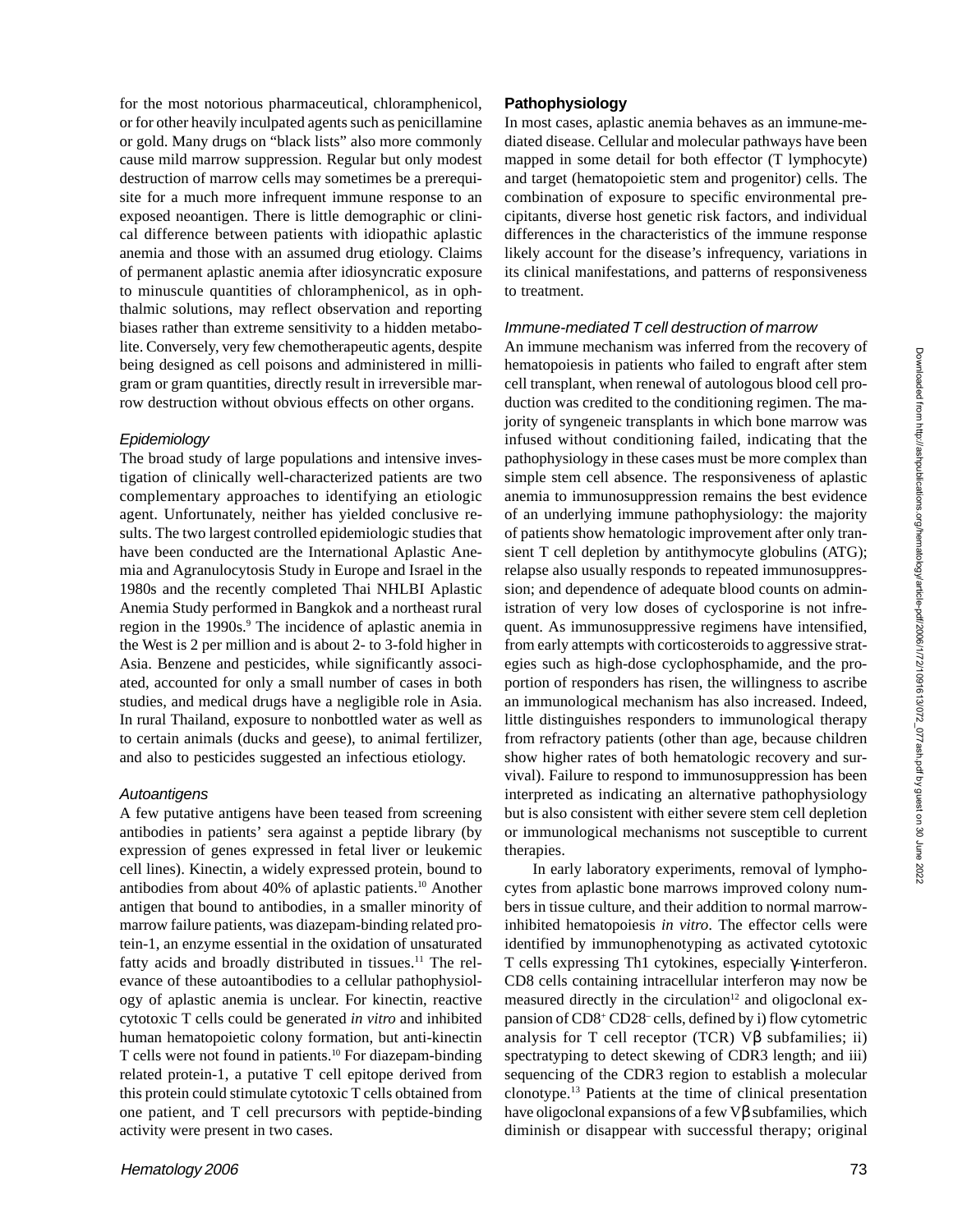clones reemerge with relapse, sometimes accompanied by new clones, consistent with epitope spreading of the immune response. Occasionally, a new clone persists in remission, perhaps evidence of T cell tolerance.

The impact of T cell attack on marrow can be modeled *in vitro* and *in vivo*. γ-Interferon (and tumor necrosis factor- $\alpha$ ) reduces the numbers of human hematopoietic progenitor-derived colonies *in vitro*; the cytokines efficiently induce apoptosis in CD34 target cells, at least partially through the Fas-dependent pathway of cell death. Also *in vitro*, sustained exposure to low concentrations of γ-interferon markedly reduces the output of long-term cultureinitiating cells (LTCI-IC), consistent with local amplification of toxicity in the marrow milieu. *In vivo*, the infusion of parental lymph nodes cells into F1 hybrid donors causes pancytopenia, profound marrow aplasia, and death. Murine ATG, cyclosporine, and also monoclonal antibodies to interferon and tumor necrosis factor abrogate hematologic disease and rescue animals; there is a powerful "innocent bystander" effect, in which activated cytotoxic T cells kill genetically identical targets.<sup>14</sup>

Why T cells are activated in aplastic anemia is unclear. HLA-DR2 is over-represented among patients, suggesting a role for antigen recognition, and its presence is predictive of a better response to cyclosporine.15 Polymorphisms in cytokine genes, associated with an increased immune response, also are more prevalent: a nucleotide polymorphism in the tumor necrosis factor-α (*TNF2*) promoter at  $-308^{16,17}$  and homozygosity for a variable number of dinucleotide repeats in the gene encoding γ-interferon.18 Constitutive expression of Tbet, a transcriptional regulator that is critical to Th1 polarization, occurs in a majority of aplastic anemia patients.19 Mutations in *PRF1*, the gene for perforin, are responsible for some cases of familial hemophagocytosis; mutations in *SAP*, a gene encoding for a small modulator protein that inhibits γ-interferon production, underlie X-linked lymphoproliferation, a fatal illness associated with an aberrant immune response to herpesviruses and aplastic anemia. Perforin is overexpressed in aplastic marrow.20 Perforin and SAP protein levels are markedly diminished in a majority of acquired aplastic anemia cases (Solomou E, unpublished data). Mesenchymal cells from aplastic bone marrow also may inadequately suppress T cell activation.21 Genome-wide transcriptional analysis of T cells from aplastic anemia patients has implicated components of innate immunity in aplastic anemia, including Toll-like receptors and natural killer cells, $^{22}$  for which there is some preliminary experimental support. $23,24$ 

### *Hematopoiesis*

Immune attack leads to marrow failure. The pallor of the modern biopsy core or empty spicules of an aspirate, few or no CD34 cells on flow cytometry, and minimal numbers of colonies derived from committed progenitors in semisolid media all reflect the severe reduction in hematopoietic cells that defines the disease. Stem cell "surrogate" assays, LTC-

IC or cobblestone-forming cells, which measure a primitive infrequent and quiescent multipotential progenitor cell, also show marked deficiency, and from the product of the low percentage of marrow cellularity and the scant numbers of LTC-IC per mononuclear cell, suggest that only a few percent of residual early hematopoietic cells remain in severely affected patients by the time of clinical presentation. Qualitative features of these few cells, as measured, for example, by poor colony formation per CD34 cell or inadequate response to hematopoietic growth factors, are harder to interpret, but recent genetic studies have suggested explanatory mechanisms (see below). The reduced number and function of the marrow is secondary to cell destruction, and apoptosis is prevalent among the few remaining elements.<sup>25</sup> Microarray of the scant CD34 cells from marrow failure patients revealed a transcriptome in which genes involved in apoptosis, cell death, and immune regulation were upregulated<sup>26</sup>; this transcriptional signature can be reproduced in normal CD34 cells exposed to γinterferon.<sup>27</sup>

One peculiar feature of white blood cells in aplastic anemia is short telomeres. Telomere shortening was initially most easily blamed on stem cell exhaustion. However, the discovery, first by linkage analysis in large pedigrees, that the X-linked form of dyskeratosis congenita was due to mutations in *DKC1* and subsequently purposeful identification of mutations in *TERC* in some autosomal dominant patients with this constitutional marrow failure syndrome indicated a genetic basis for telomere deficiency. Central to the repair machinery is an RNA template, encoded by *TERC*, upon which telomerase, a reverse transcriptase encoded by *TERT*, elongates the nucleotide repeat structure; other proteins, including the *DKC1* gene product dyskerin, are associated with the telomere repair complex. Systematic surveys of DNA disclosed first *TERC*<sup>28</sup> and later *TERT* mutations<sup>29</sup> in some patients with apparently acquired aplastic anemia, including older adults. Family members who share the mutation, despite normal or near normal blood counts, have hypocellular marrows, reduced CD34 cell counts and poor hematopoietic colony formation, increased hematopoietic growth factor levels, and of course short telomeres. The clinical presentation of most adult patients with *TERC* and *TERT* mutations is much later than in typical dyskeratosis congenita, and they lack typical physical anomalies.28,29 Chromosomes are also protected by several proteins that bind directly to telomeres, and polymorphisms in their genes (*TERF1, TERF2*) are also more or less prevalent in aplastic anemia compared to healthy controls.<sup>30</sup> A few of our patients also have heterozygous mutations in the Shwachman-Bodian-Diamond syndrome (*SBDS*) gene. Almost all children with this form of constitutional aplastic anemia are compound heterozygotes for mutations in *SBDS*, and their white cells have extremely short telomeres; however, the *SBDS* gene product has not been directly linked to the telomere repair complex or to telomere binding. A parsimonious inference from all these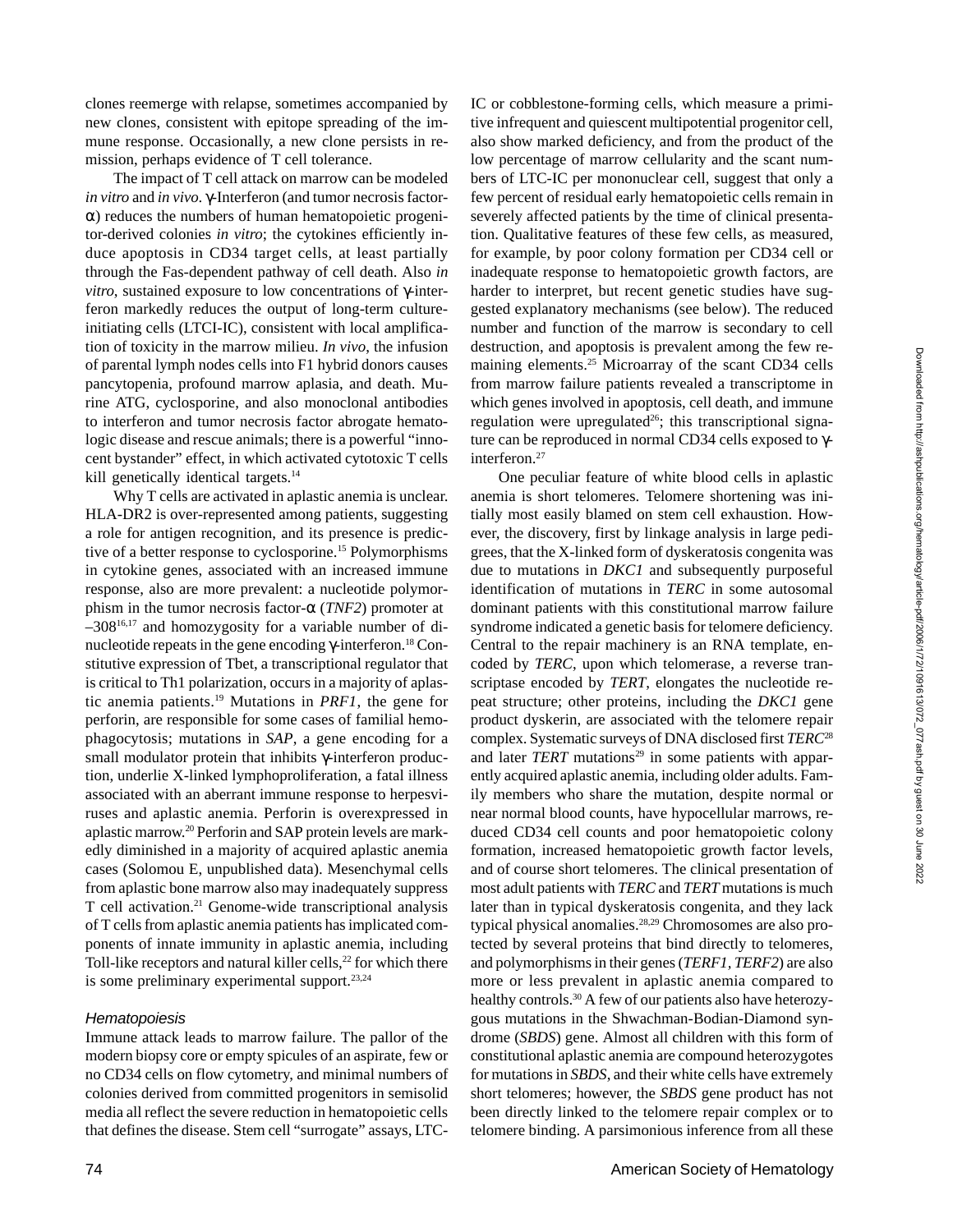data is that inherited mutations in genes that repair or protect telomeres are genetic risk factors in acquired aplastic anemia, probably because they confer a quantitatively reduced hematopoietic stem cell compartment that may also be qualitatively inadequate to sustain immune mediated damage. Telomeres are short in one-third of aplastic anemia patients, but mutations have only been identified in less than 10% of cases. The most interesting explanation is involvement of other genes, including for other members of the large repair complex, telomere-binding proteins, still obscure components of the alternative repair system, and some DNA helicases. Alternatively, telomere shortening may be secondary to stem cell replication.

## **Clonal Evolution**

Clinically, aplastic anemia may coexist or appear to evolve to other hematologic diseases that are characterized by proliferation of distinctive cell clones, as in paroxysmal nocturnal hemoglobinuria (PNH) or myelodysplasia (MDS). The mechanisms linking immune-mediated and premalignant pathophysiologies are not well elucidated in marrow failure or in parallel circumstances (chronic hepatitis and hepatocellular carcinoma, ulcerative colitis and colon cancer, and many others). The presence of tiny clones at the time of diagnosis of aplastic anemia, detected using extremely sensitive assays—phenotypic (flow cytometry for PNH) or cytogenetic (fluorescent *in situ* hybridization for MDS) also creates problems of disease classification and patient diagnosis.

## *PNH*

Fifty percent or more of patients at presentation with pancytopenia have expanded populations of PNH cells, easily detected by flow cytometry due to the absence of glycosylphosphatidylinositol-linked membrane proteins, the result of somatic *PIG-A* gene mutations.31 Most clones are small and do not lead to clinical manifestations of hemolysis or thrombosis, but classic PNH can be dominated by marrow failure (the "aplastic anemia/PNH syndrome"), and all PNH patients show evidence of underlying hematopoietic deficiency. The global absence of a large number of cell surface proteins in PNH has been hypothesized to allow "escape" and survival of a pre-existing mutant clone. Association of an expanded PNH clone with HLA-DR215 and with autoantibodies, $\frac{11}{11}$  and as a predictor of responsiveness to immunosuppressive therapies, $32$  all suggest that the escape is from immune attack. However, there is little concrete experimental evidence of reproducible differences in either immune responsiveness or susceptibility of PNH clones compared to phenotypically normal target cell populations.33,34 In contrast to cells of normal phenotype, the marrow PNH clone retains its proliferative capacity in tissue culture and does not overexpress  $Fas<sup>35</sup>$ ; comparison by microarray shows that residual cells of normal phenotype in the PNH bone marrow upregulate the same apoptosis and cell death genes as do CD34 cells in aplastic marrow,

while the PIG-A- clone appears transcriptionally similar to CD34 cells from normal donors.<sup>36</sup> Despite a few provocative studies, <sup>23,33,37</sup> no satisfying mechanism to explain clonal escape has convincing empiric support (see Ref<sup>31</sup> for review).

## *MDS*

Stereotypical patterns of aneuploidy develop in a minority of patients over time: monosomy 7 or trisomy 8 are most characteristic.38 Trisomy 8 MDS shares many immune abnormalities with aplastic anemia. Patients respond to immunosuppressive therapies, and oligoclonal T cell expansions are usually present.<sup>39</sup> T cell oligoclones appear to recognize the aneuploid cells, and specifically WT1 antigen that they express at high levels, but the target cells are not killed due to upregulation of anti-apoptosis genes, including *c-myc, survivin,* and *CDK1.*40 For trisomy 8, abnormal cells targeted by the immune system appear to be selected for their capacity to survive cytotoxic lymphocyte attack.

Monosomy 7 is also a frequent cytogenetic abnormality in aplastic anemia but has a poorer prognosis, patients usually succumbing to refractory cytopenias or evolving to acute leukemia.38 Emergence of monosomy 7 has been linked to exogenous use of granulocyte colony-stimulating factor  $(G-CSF)$  in aplastic anemia,<sup>41</sup> as occurs also in treated severe congenital neutropenia. Laboratory studies suggest that monosomy 7 clones expand in an abnormal cytokine milieu: high G-CSF concentrations lead to selection of cells that bear a short isoform of the G-CSF receptor that signals proliferation but not differentiation.<sup>42</sup>

# **Prospects**

If residual stem cell numbers indeed limit recovery in a substantial proportion of patients treated with immunosuppression, *ex vivo* expansion of hematopoiesis may be possible, as for example using Hox box proteins. An expanding view of immune activities in aplastic anemia and in other human autoimmune diseases may explain why immunosuppressive therapy is sometimes ineffective or inadequate. Quantitative and practical measurements of oligoclonal T cell activity and of hematopoietic stem cell number and function may allow laboratory testing to guide treatment decisions. Ultimately, definition of genetic risk factors, affecting hematopoietic cell function and the immune response, will clarify how agents in the environment initiate and perpetuate the marrow destruction of aplastic anemia.

#### **References**

- 1. Young NS, Calado RT, Scheinberg P: Current concepts in the pathophysiology and treatment of aplastic anemia. Blood. In press.
- 2. Young NS. Acquired aplastic anemia. In: Young NS, Gerson SL, High K, eds. Clinical Hematology. Philadelphia: Elsevier; 2006:136-157.
- 3. Nakao S, Feng X, Sugimori C. Immune pathophysiology of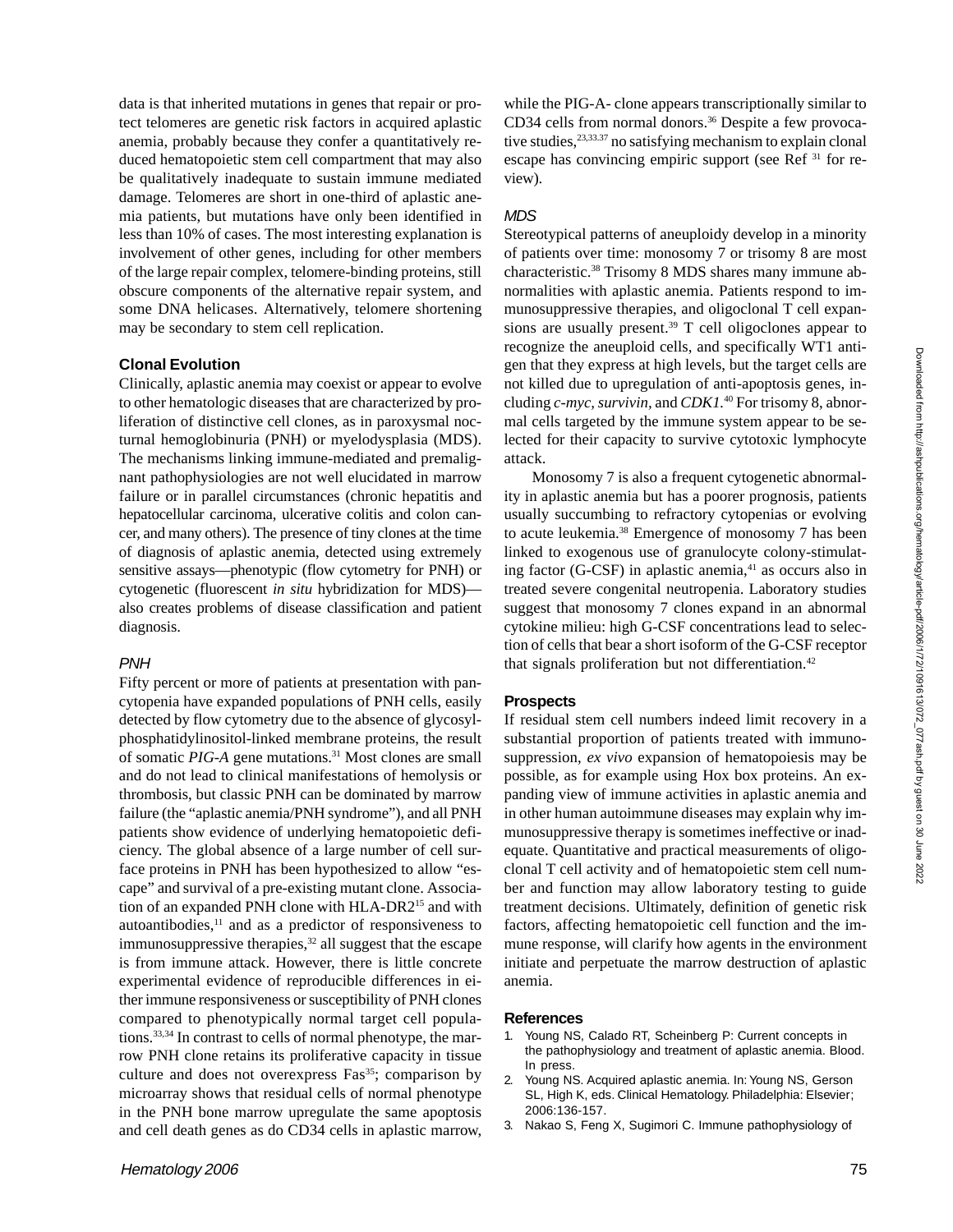aplastic anemia. Int J Hematol. 2005;82:196-200.

- 4. Schrezenmeier H, Bacigalupo A. Aplastic Anemia: Pathophysiology and Treatment. Cambridge, UK: Cambridge University Press; 2000.
- 5. Choudhry VP, Gupta S, Gupta M, Kashyap R, Saxena R. Pregnancy associated aplastic anemia—a series of 10 cases with review of literature. Hematology. 2002;7:233-238.
- 6. Lu J, Basu A, Melenhorst J, Young NS, Brown KE. Analysis of T-cell repertoire in hepatitis-associated aplastic anemia. Blood. 2004;103:4588-4593.
- 7. Sutton JF, Stacey M, Kearsey SE, et al. Increased risk for aplastic anemia and myelodysplastic syndrome in individuals lacking GSTT1 gene. Pediatr Blood Cancer. 2004;42:122- 126.
- 8. Dufour C, Syahn J, Bacigalupo A, et al. Genetic polymorphisms of CYP3A4, GSTT1, GSTM1, GSTP1 and NQO1 and the risk of acquired idiopathic aplastic anemia in Caucasian patients. Haematologica. 2005;90:1027-1031.
- 9. Issaragrisil S, Kaufman D, Anderson T, et al. The epidemiology of aplastic anemia in Thailand. Blood. 2006;107:1299- 1307.
- 10. Hirano N, Butler MO, von Bergwelt-Baildon MS, et al. Autoantibodies frequently detected in patients with aplastic anemia. Blood. 2003;102:4567-4575.
- 11. Feng X, Chuhjo T, Sugimori C, et al. Diazepam-binding inhibitor-related protein 1: a candidate autoantigen in acquired aplastic anemia patients harboring a minor population of paroxysmal nocturnal hemoglobinuria-type cells. Blood. 2004;104:2425-2431.
- 12. Sloand EM, Kim S, Maciejewski JP, et al. Intracellular interferon-γ in circulating and marrow T cells detected by flow cytometry and the response to immunosuppressive therapy in patients with aplastic anemia. Blood. 2002;100:1185-1191.
- 13. Risitano AM, Maciejewski JP, Green S, et al. In-vivo dominant immune responses in aplastic anaemia: molecular tracking of putatively pathogenetic T-cell clones by TCR beta-CDR3 sequencing. Lancet. 2004;364:355-364.
- 14. Chen J, Lipovsky K, Ellison FM, Calado RT, Young NS. Bystander destruction of hematopoietic progenitor and stem cells in a mouse model of infusion-induced bone marrow failure. Blood. 2004;104:1671-1678.
- 15. Maciejewski JP, Follmann D, Rivera CE, et al. Increased frequency of HLA-DR2 in patients with paroxysmal nocturnal hemoglobinuria and PNH/aplastic anemia syndrome. Blood. 2001;98:3513-3519.
- 16. Peng J, Liu C, Zhu K, et al. The TNF2 allele is a risk factor to severe aplastic anemia independent of HLA-DR. Hum Immunol. 2003;64:896-901.
- 17. Demeter J, Messer G, Schrezenmeier H. Clinical relevance of the TNF-alpha promoter/enhancer polymorphism in patients with aplastic anemia. Ann Hematol 2002;81:566- 569.
- 18. Dufour C, Capasso M, Svahn J, et al. Homozygosis for (12) CA repeats in the first intron of the human IFN-gamma gene is significantly associated with the risk of aplastic anaemia in Caucasian population. Br J Haematol. 2004;126:682-685.
- 19. Solomou EE, Keyvanfar K, Young NS. T-bet, a Th1 transcription factor, is up-regulated in T cells from patients with aplastic anemia. Blood. 2006;107:3983-3991.
- 20. Xu JL, Nagasaka T, Nakashima N. Involvement of cytotoxic granules in the apoptosis of aplastic anaemia. Br J Haematol. 2003;120:850-852.
- 21. Bacigalupo A, Valle M, Podesta M, et al. T-cell suppression mediated by mesenchymal stem cells is deficient in patients with severe aplastic anemia. Exp Hematol. 2005;33:819-827.
- 22. Zeng W, Kajigaya S, Chen G, et al. Transcript profile of CD4+ and CD8+ cells from the bone marrow of acquired aplastic anemia patients. Exp Hematol. 2004;32:806-814.
- 23. Poggi A, Negrini S, Zocchi MR, et al. Patients with paroxysmal nocturnal hemoglobinuria have a high frequency of peripheral-blood T cells expressing activating isoforms of inhibiting superfamily receptors. Blood. 2005;106:2399-2408.
- 24. Howe EC, Wlodarski M, Ball EJ, Rybicki L, Maciejewski JP. Killer immunoglobulin-like receptor genotype in immunemediated bone marrow failure syndromes. Exp Hematol. 2005;33:1357-1362.
- 25. Kakagianni T, Giannakoulas NC, Thanopoulou E, et al. A probable role for trail-induced apoptosis in the pathogenesis of marrow failure implications from an in vitro model and from marrow of aplastic anemia patients. Leuk Res. 2006;30:713-721.
- 26. Zeng W, Chen G, Kajigaya S, et al. Gene expression profiling in CD34 cells to identify differences between aplastic anemia patients and healthy volunteers. Blood. 2004;103:325-332.
- 27. Zeng W, Miyazato A, Chen G, Kajigaya S, Young NS. Interferon-γ-induced gene expression in CD34 cells: identification of pathologic cytokine-specific signature profiles. Blood. 2006;107:167-175.
- 28. Fogarty PF, Yamaguchi H, Wiestner A, et al. Late presentation of dyskeratosis congenita as apparently acquired aplastic anaemia due to mutations in telomerase RNA. Lancet. 2003;362:1628-1630.
- 29. Yamaguchi H, Calado RT, Ly H, et al. Mutations in TERT, the gene for telomerase reverse transcriptase, in aplastic anemia. N Engl J Med. 2005;352:1413-1424.
- 30. Savage SA, Calado RT, Lansdorp PM, Chanock SJ, Young NS. Genetic variation In telomeric repeat binding factor 1 but not telomeric repeat binding factor 2 are associated with aplastic anemia. Exp Hematol. 2006;34:664-671.
- 31. Young NS. Paroxysmal nocturnal hemoglobinuria: current issues in pathophysiology and treatment. Curr Hematol Rep. 2005;4:103-109.
- 32. Sugimori C, Chuhjo T, Feng X, et al. Minor population of CD55-CD59 blood cells predicts response to immunosuppressive therapy and prognosis in patients with aplastic anemia. Blood. 2006;107:1308-1314.
- 33. Takami A, Zeng W, Wang H, Matsuda T, Nakao S. Cytotoxicity against lymphoblastoid cells mediated by a T-cell clone from an aplastic anaemia patient: role of CD59 on target cells. Br J Haematol. 1999;107:791-796.
- 34. Karadimitris A, Notaro R, Koehne G, Roberts IAG, Luzzatto L. PNH cells are as sensitive to T-cell-mediated lysis as their normal counterparts: implications for the pathogenesis of paroxysmal nocturnal haemoglobinuria. Br J Haematol. 2000;111:1158-1163.
- 35. Chen G, Kirby M, Zeng W, Young NS, Maciejewski JP. Superior growth of glycophosphatidylinositol-anchored protein-deficient progenitor cells in vitro is due to the higher apoptotic rate of progenitors with normal phenotype in vivo. Exp Hematol. 2002;30:774-782.
- 36. Chen G, Zeng W, Maciejewski JP, et al. Differential gene expression profile in hematopoietic progenitors form paroxysmal nocturnal hemoglobinuria patients reveals an apoptosis/immune response in 'normal' phenotype cells. Leukemia. 2005;19:862-868.
- 37. Hanaoka N, Kawaguchi T, Horikawa K, et al. Immunoselection by natural killer cells of PIGA mutant cells missing stress-inducible ULBP. Blood. 2006;107:1184-1191.
- 38. Maciejewski JP, Risitano AM, Nunez O, Young NS. Distinct clinical outcomes for cytogenetic abnormalities evolving from aplastic anemia. Blood. 2002;99:3129-3135.
- 39. Sloand EM, Fuhrer M, Risitano A, et al. Preferential suppression of trisomy 8 versus normal hematopoietic cell growth by autologous lymphocytes in patients with trisomy 8 myelodysplastic syndrome. Blood. 2005;106:841-851.